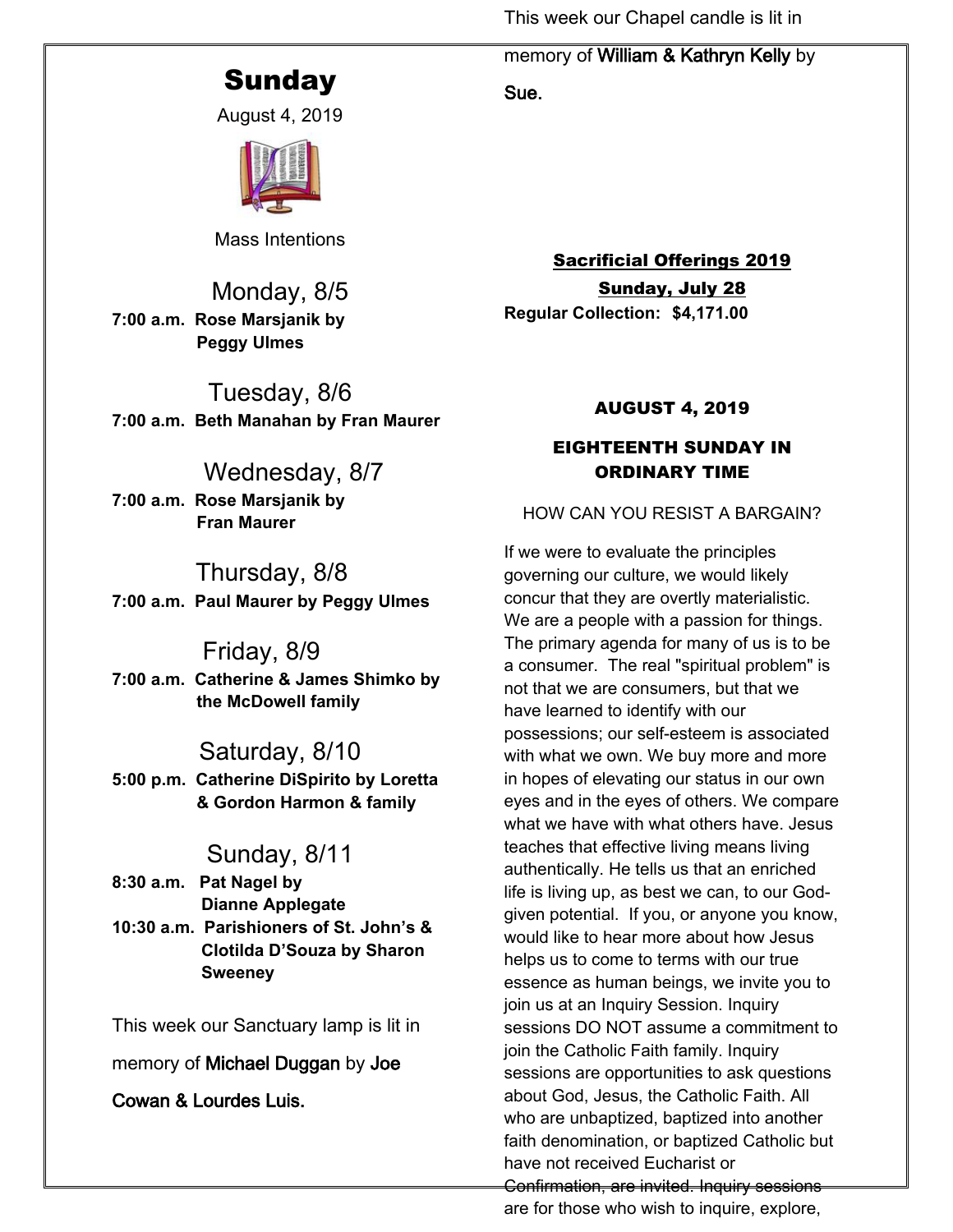contact the parish office at 732-968-2621.

### **St. John Food Pantry** Summer Needs

Our Food Pantry is in need of the following: dry pasta, rice, cereal, canned tuna and chicken, low/no sugar canned fruit, no/low sodium canned vegetables and soups, tomato sauce and fruit juice. Food donations support our parish food pantry, for our neighbors in need as well as FISH Food Pantry on New Market Road in Piscataway. Thank you for your continuous generosity.

## Social Concerns

Do you know a needy person or family? Could one of your neighbors benefit from assistance with food and/or other essentials? Please call the Pastoral Center, 732-968-2621, in confidence, and we will do whatever we can to help. Please continue to bring men's toiletries, tooth brushes, and large and medium thongs or slippers for the Ozanam Men's Shelter. Articles may be left in the vestibule. Thanks for not forgetting the "guys".

# Time, Talent and Treasure



Fostering stewardship is a way of life. Everyone benefits from the sacrificial gift one makes of his/her time, talent and treasure. We gratefully acknowledge and salute:



#### From The Parish Office

The recent offertory envelope mailing contains a special offering for the Missionary Co-Operative Plan Collection. Since this collection took place in June, please disregard the envelope. Thank you.

A reminder that the Church doors off of the First Street driveway will be locked for security purposes.



# Prayers for Our Service Members

Military Please pray for the following parishioners who are currently serving in the Military:

#### **U.S. Navy Reserve Lt. Michael Bartilotti**

- **U.S. Army Pvt. Luke Harshaney**
- **U.S. Army Pvt. Raymond C. Pizzigoni**
- **U.S. Coast Guard Lt. Ed Sella**
- **U.S. Army Staff Sgt. Paul Frabizzio**
- **U.S. Marine Mer. Cpl. Thomas Tyler Lizak**
- **U.S. Army Pfc. Sean Parente**
- **U.S. Marine Pvt. Dante Parente**
- **U.S. Army 2nd Lt. Casey Wenzel**
- **U.S. Army Spec. 4 Timothy Francisco**
- **US Marine LCpl. Stephen Wright**
- **U.S. Marine Pvt. José Citron**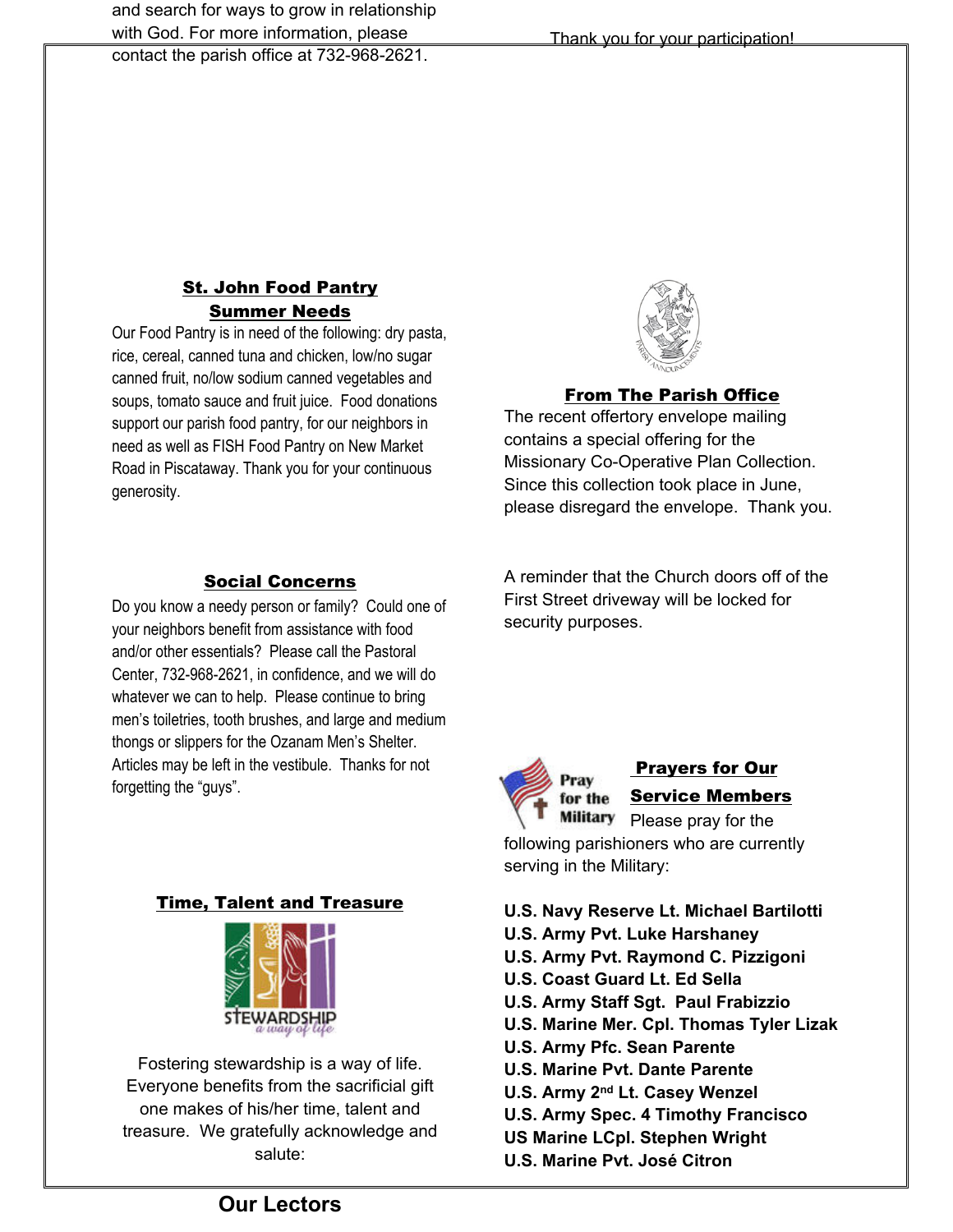If there are any other military members you would like to be included in our prayers,

please contact the Parish Office.

invited to silently pray the rosary and other special prayers for the intentions of Christians world-wide who are being persecuted for their faith.

### Bishop's Appeal

To date, the Development Office has received pledges totaling **\$30,018.16** and payments totaling **\$29,427.45** from **158** parishioners. This represents **93.8%** of your \$32,000.00 goal. Thank you for your efforts!

## One Day 9-Mile Walking Pilgrimage: The Way of St. Juan Diego

In preparation for the Consecration of the Diocese of Metuchen to Our Lady of Guadalupe, the youth, families and all peoples of faith in our parish are invited to participate in a Walking Pilgrimage on **Saturday, 9/23** from **10 am** to **8 pm**. The walk will begin and end at **Immaculate Conception Parish, 316 Old Allerton Road in Annandale**. Mass will be celebrated by Bishop James Checchio. The cost of the walk is \$20 per person, if paid by August 30 and includes lunch and dinner; the cost after August 30 is \$25 per person. The walk will take place rain or shine! Registration forms are available at the Church entrances. You can register online and obtain additional information by visiting

#### [www.LightingHeartsOnFire.org/walking-pilgrimage.](http://www.lightingheartsonfire.org/walking-pilgrimage)

Registration deadline is September 13. If you are interested in walking, please call and leave your name with the parish office (732-968-2621) or email [\(stjev@verizon.net\)](mailto:stjev@verizon.net) so we know how many from our parish will be participating.

# Holy Hour For Religious Freedom & Persecuted Christians

A Holy Hour for Religious Freedom will be held **every Sunday at 7:00 p.m.** in the Eucharistic Adoration chapel in the Our Lady of Fatima Parish Center at 50

## Retrouvaille Weekend

Stress in Your Marriage! Do you feel lost, alone or bored in your marriage? Are you frustrated, hurt or angry with your spouse? Are you constantly fighting? Or, do you simply shut down? Have you thought about separation or divorce? Does talking about it only make it worse? Retrouvaille is a lifeline to help couples heal and renew their marriages. The program consists of a weekend experience for married couples (no group discussions) with six follow-up sessions.

UPCOMING WEEKEND: **August 23-25, 2019** For more information call the Family Life Office at 732-562-1990 ext. 1543

TO REGISTER: Call Rich & Annette Colasuonno 732-236-0671 or email 3024@retrouvaille.org

#### Mount Saint Mary House of Prayer

**UPCOMING PROGRAMS: Registration required**; call 908-753-2091 or email: msmhope@msmhope.org.

#### **MY EYES ADORE YOU**

The Four Seasons' song of that title is a perfect description for Visio Divina. Come for an evening of sacred gazing. We'll look at praying with the gift of sight and noticing how God reveals beauty and wonder in works of art and nature--and everything which we see if we look through God's eyes. Weather permitting, some of the program will take place outside. **Wednesday, August 21 from 7-9pm** \$20-\$30 as you are able Presenter: Laura M. Arvin, OP

#### **MAN TO MAN**

Men have unique roles in life…husbands, fathers, grandfathers, the single life and the religious life…We're pushed and pulled in a thousand directions by responsibilities…by stress…by loss…but also by joys. Where can we find time to

reflect on the loss and gain of our lives? As St.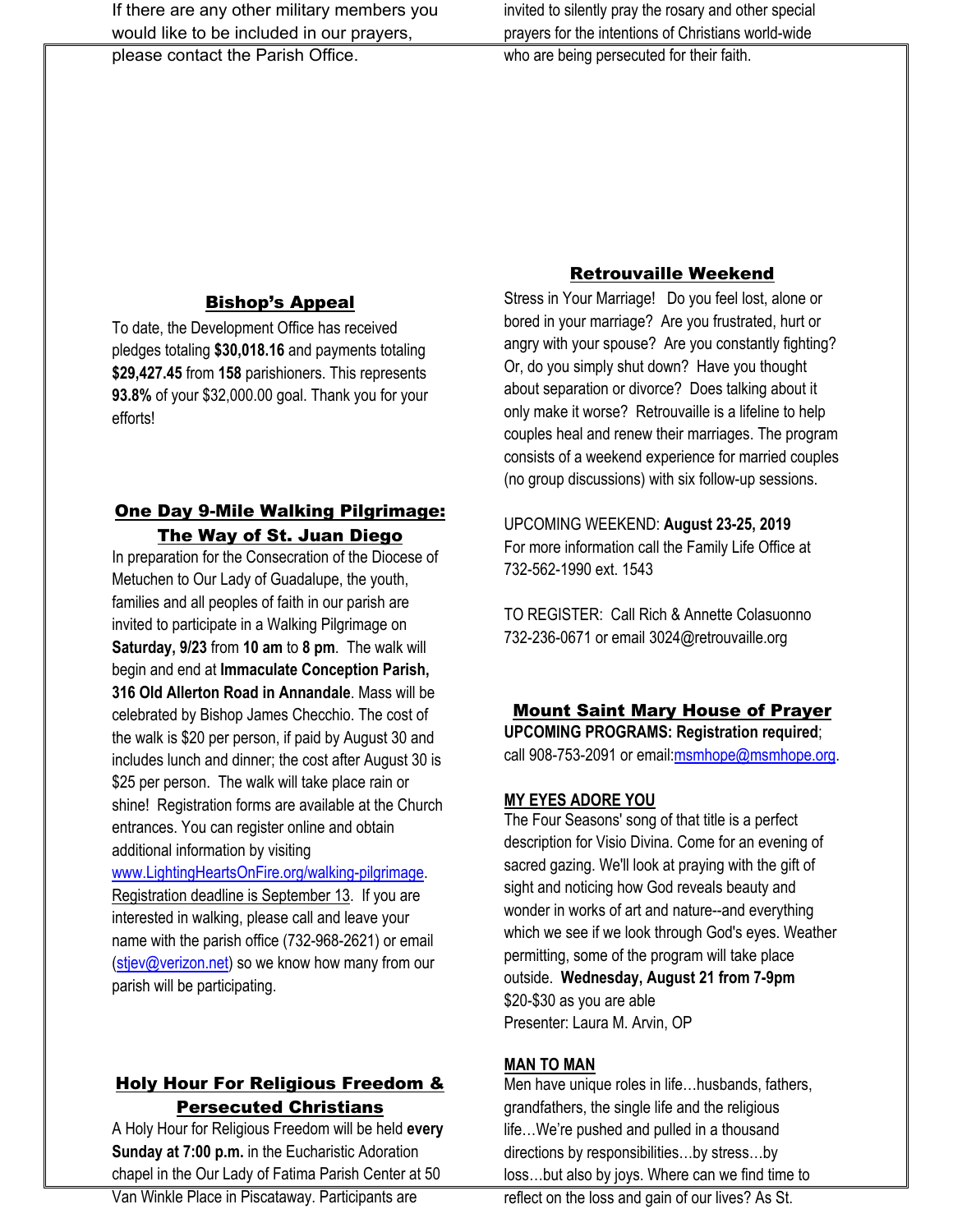Augustine discovered, "Our hearts are restless, until they rest in you." Join us in a group setting over

coffee (or tea) for life-affirming discussions and prayer to find God in our lives, to make a difference in our own worlds. **Tuesday, August 27 from 7:00-9:00pm** have given a donation of gratitude to the Church in memory of this special occasion. Donations of Gratitude may be made online or by calling 732-562- 1543.

# Religious Education News

#### Religious Education Program Calendar

The Religious Education program calendar will be available for distribution and publication the **week of August 26**. We apologize for any inconvenience this may cause our parents. Thank you.

#### Pilgrimage To Italy & Sicily

**Nov. 2-13, 2020; \$3479** (including air/land tour price is \$1999 plus gov't taxes/airline surcharge from both gateways). Pilgrimage to the Shrine of Padre Pio, San Giovanni Rotondo, including Sicily (Palermo, Agrigento, Siracusa, Mt. Etna, Taormina, Massina) and Rome with a papal audience. Includes, superior hotels, most meals, professional guides and tour escort and daily Mass. Call St. Andrew Church, Avenel rectory for full color brochure, 732-634-4355



#### Silver & Gold

#### Wedding Anniversary Celebration

You are cordially invited to celebrate your 25<sup>th</sup> or 50<sup>th</sup> Wedding Anniversary with the Church of Metuchen and renew your marriage vows with Bishop James F. Checchio at a special Evening Prayer Service at the **Cathedral of St. Francis of Assisi in Metuchen** on **Sunday, 10/27** at **4:00 PM**. Registration is required. Please register online at: diometuchen.org/silverand-gold. If you are unable to access, please contact your parish secretary or the Family Life Office at 732- 562-1543 or [amarshall@diometuchen.org.](mailto:amarshall@diometuchen.org) Registration will close on October 11, 2019. Although

no fee is required, in the past many Jubilarian couples

#### **POSSESSIONS ARE NOT EVERYTHING**



**A Reflection on the Sunday Gospel Reading for August 4, 2019** *Courtesy of Sunday Connection, Loyola Press*

In Chapter 12 of Luke's Gospel, Jesus instructs his disciples and the crowd on how to be ready for the coming judgment. A crowd of many thousands has gathered to hear Jesus. At first he speaks only to the disciples, reminding them that it is not persecution they should fear but the judgment that is coming for all who do not acknowledge the Son of Man. Suddenly a man in the crowd shouts out to Jesus, "Teacher, tell my brother to divide the inheritance with me." He seems to have grown tired of Jesus speaking only to the disciples. Jesus offers the man no help. Instead he uses the question to teach what, in light of the coming judgment, life really consist of.

Jesus tells the crowd a parable. A rich man's lands have yielded more crops than expected. His response is not to consider how he might share all the extra food with others but to wonder how he can possibly store it all. He has what he thinks is a brilliant idea: to tear down his present barns and build larger ones. Then he will have many things stored up for years of eating, drinking, and making merry.

"You fool" is God's response to this man because that very night his life will be taken away. To whom will everything belong then, God asks. The rich man's world is small, just him and his possessions, and now he learns that he is to lose his life. What good are his possessions now? Jesus states the moral of the story. This is how it will be for everyone who stores up treasure for himself or herself but is not rich in what matters to God